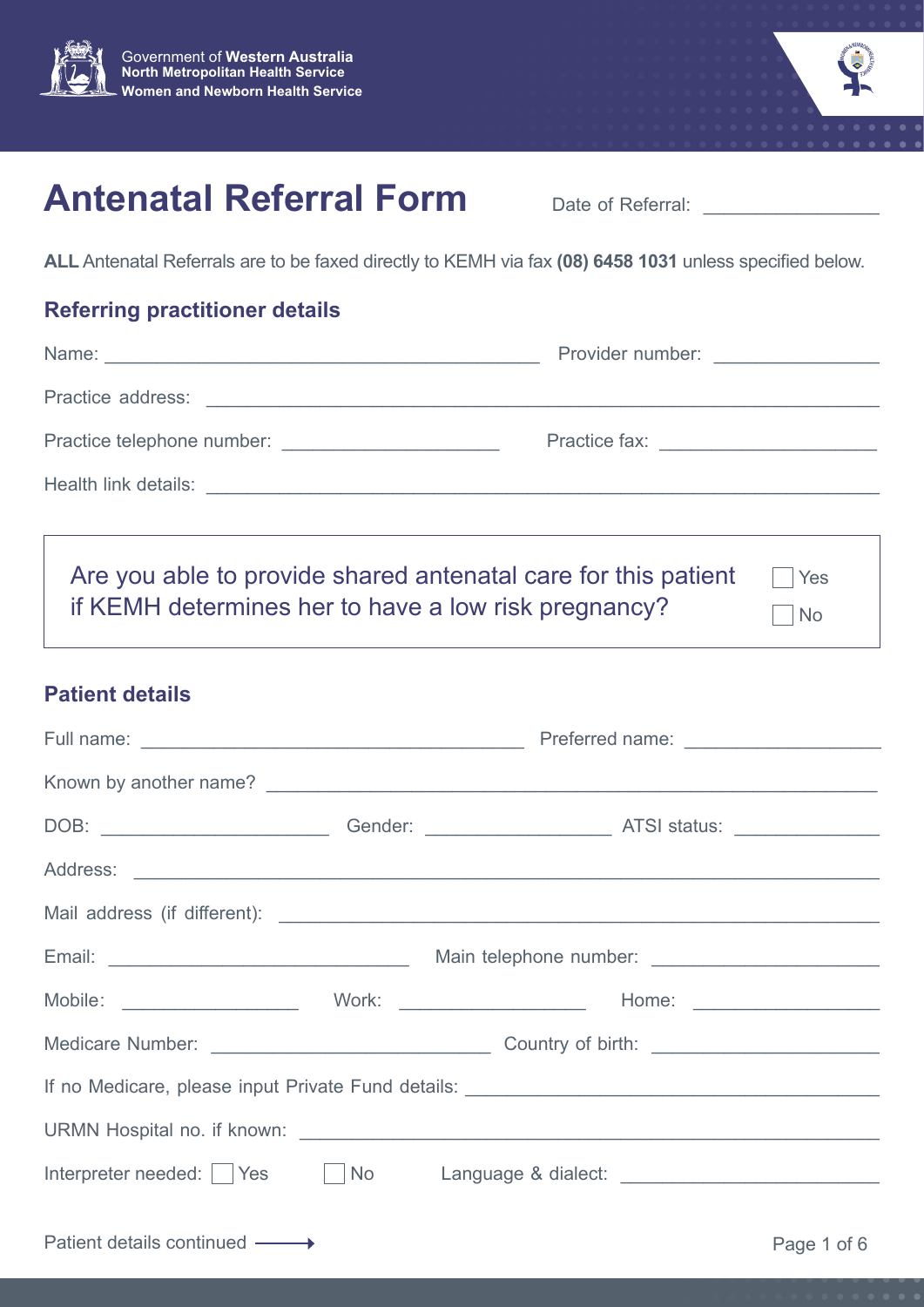## **Patient details (continued)**

Special needs:

Г

| <b>Next of Kin / Guardian</b>                               |                                                                                                                                                                                                                                      |                      |                                                                                                                                                                                                                                |                                             |
|-------------------------------------------------------------|--------------------------------------------------------------------------------------------------------------------------------------------------------------------------------------------------------------------------------------|----------------------|--------------------------------------------------------------------------------------------------------------------------------------------------------------------------------------------------------------------------------|---------------------------------------------|
|                                                             |                                                                                                                                                                                                                                      |                      |                                                                                                                                                                                                                                |                                             |
|                                                             |                                                                                                                                                                                                                                      |                      |                                                                                                                                                                                                                                |                                             |
| <b>Referral details</b>                                     |                                                                                                                                                                                                                                      |                      |                                                                                                                                                                                                                                |                                             |
|                                                             |                                                                                                                                                                                                                                      |                      |                                                                                                                                                                                                                                |                                             |
| Does this patient need to be seen within 7 days?            |                                                                                                                                                                                                                                      | Yes                  | No                                                                                                                                                                                                                             |                                             |
| Is this patient suitable for Telehealth consult?            |                                                                                                                                                                                                                                      | Yes                  | No                                                                                                                                                                                                                             |                                             |
| Which consultant / registrar was this discussed with        |                                                                                                                                                                                                                                      |                      |                                                                                                                                                                                                                                |                                             |
|                                                             |                                                                                                                                                                                                                                      | Site: New York Site: | Date:                                                                                                                                                                                                                          |                                             |
| Are you requesting pre conception care?<br>Yes<br><b>No</b> |                                                                                                                                                                                                                                      |                      |                                                                                                                                                                                                                                |                                             |
|                                                             | please indicate specialist clinic requested: <b>with a set of the control of the set of the control of the control of the control of the control of the control of the control of the control of the control of the control of t</b> |                      |                                                                                                                                                                                                                                |                                             |
| This pregnancy                                              |                                                                                                                                                                                                                                      |                      |                                                                                                                                                                                                                                |                                             |
|                                                             |                                                                                                                                                                                                                                      |                      |                                                                                                                                                                                                                                | Estimated date of delivery: _______________ |
| Confirmed by ultrasound                                     | Yes                                                                                                                                                                                                                                  | No                   |                                                                                                                                                                                                                                |                                             |
| Gravida: ________________                                   |                                                                                                                                                                                                                                      |                      |                                                                                                                                                                                                                                |                                             |
| Weight: Weight:                                             |                                                                                                                                                                                                                                      |                      | BMI: and the state of the state of the state of the state of the state of the state of the state of the state of the state of the state of the state of the state of the state of the state of the state of the state of the s | BP:                                         |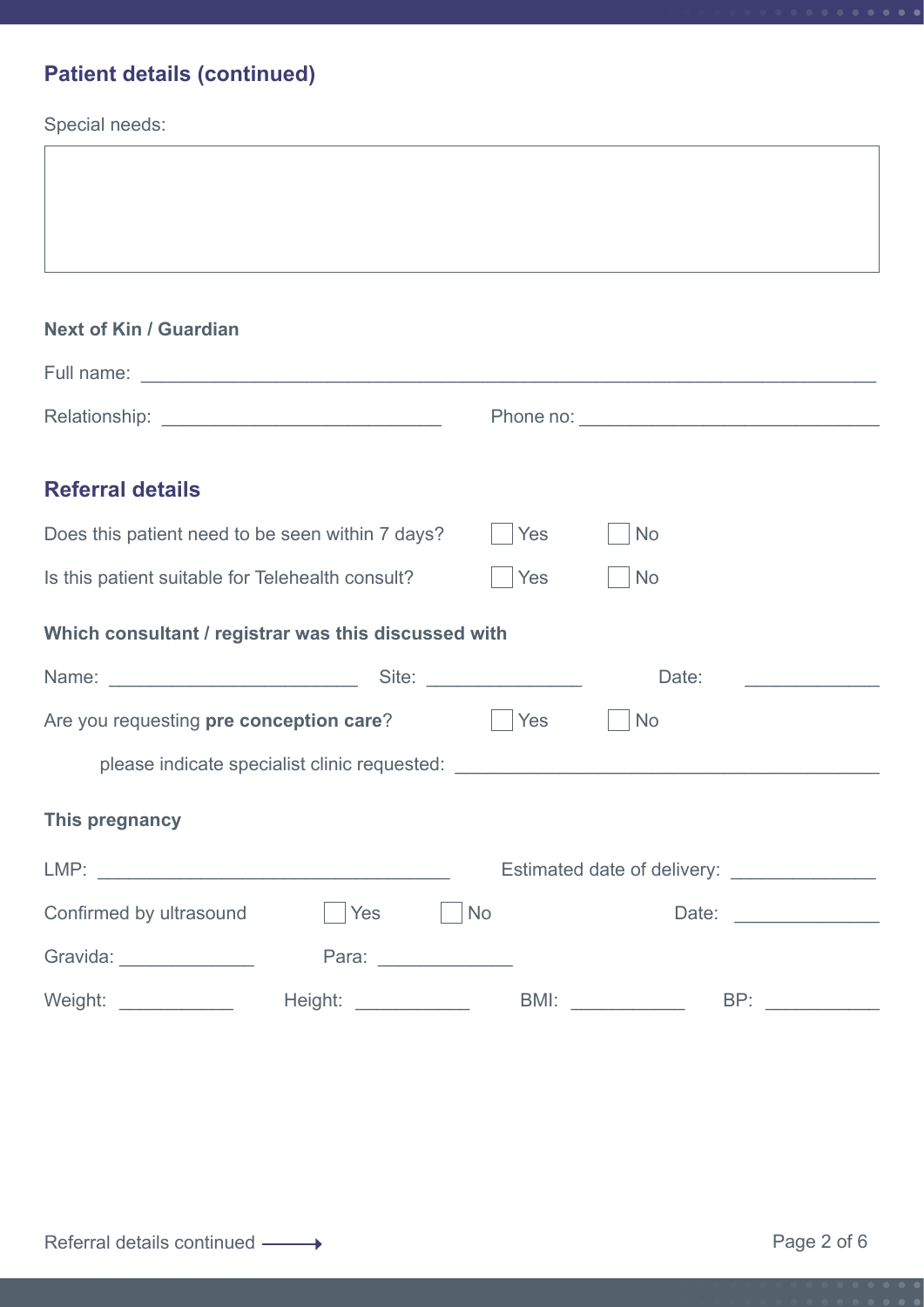| <b>Referral details (continued)</b>                                                   |
|---------------------------------------------------------------------------------------|
|                                                                                       |
| <b>Significant past obstetric history</b><br>Yes<br><b>No</b>                         |
| If yes, please detail below and include previous pregnancies and outcomes:            |
|                                                                                       |
|                                                                                       |
|                                                                                       |
|                                                                                       |
| For the current pregnancy, are there any clinical concerns requiring specialist care? |
|                                                                                       |
|                                                                                       |
|                                                                                       |
|                                                                                       |
| <b>Significant past medical history</b><br>Yes<br><b>No</b>                           |
| If yes, please detail below:                                                          |
|                                                                                       |
|                                                                                       |

### Current medications:

## Medication allergies:

| Cervical screening test current     | Yes | No        | Not applicable |
|-------------------------------------|-----|-----------|----------------|
| Results of antenatal tests attached | Yes | <b>No</b> |                |
| Results of ultrasounds attached     | Yes | <b>No</b> |                |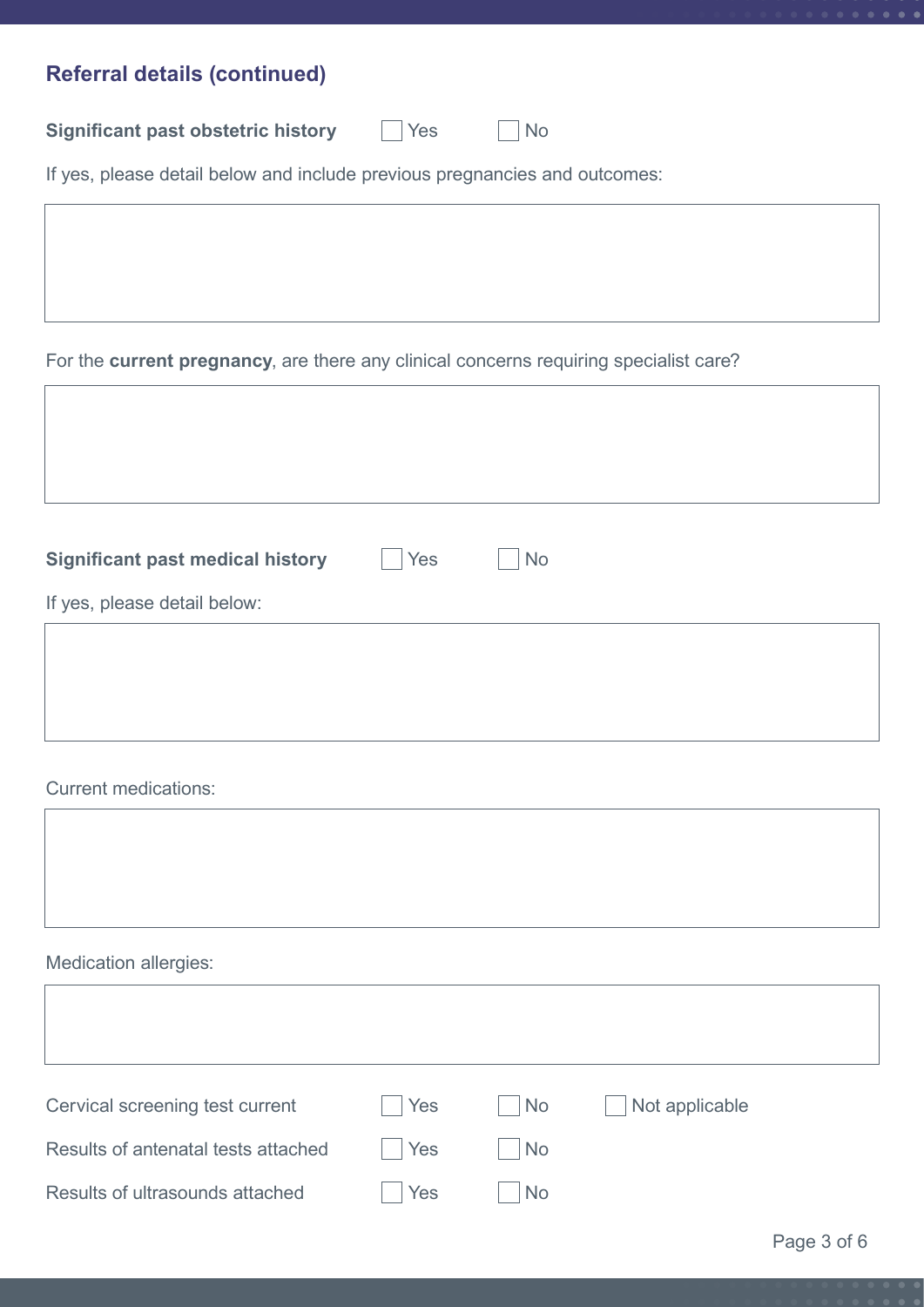## **Models of pregnancy care and birth options**

Patient name: \_\_\_\_\_\_\_\_\_\_\_\_\_\_\_\_\_\_\_\_\_\_\_\_\_\_\_\_\_\_\_\_\_\_\_\_\_\_\_\_\_\_\_\_ D.O.B: \_\_\_\_\_\_\_\_\_\_\_\_

Please indicate which model of care is requested

#### **1. GP led Antenatal Shared Care with KEMH**

GP provides low risk women (as determined by KEMH at 20 weeks visit) with antenatal care in first two trimesters of pregnancy, and women are then seen at KEMH at 36 weeks to plan further care.

Support is available during the pregnancy should concerns arise.

#### **2. Community midwifery programme**

*Do not send referral to KEMH.* Patient to apply directly via https://kemh[.health.wa.gov.au/For-patients-and-visitors/Pregnancy-Patients/Community-Midwifery-Program](https://kemh.health.wa.gov.au/For-patients-and-visitors/Pregnancy-Patients/Community-Midwifery-Progr)

### **3. Midwifery group practice**

a) Hospital based Midwifery Group Practice or previous MGP if known

or

b) Family Birth Centre *- Do not send referral to KEMH*

Patient to apply directly via

<https://kemh.health.wa.gov.au/For-patients-and-visitors/Pregnancy-Patients/Family-Birth-Centre>

#### **4. Hospital Midwifery Led antenatal Clinics**

#### **5. Obstetrician led antenatal care**

This model of care is for women who have: indicate which applies

- complicated medical history
- previous pregnancy requiring specialist obstetric care
- pregnancy that is not progressing normally
- multiple pregnancy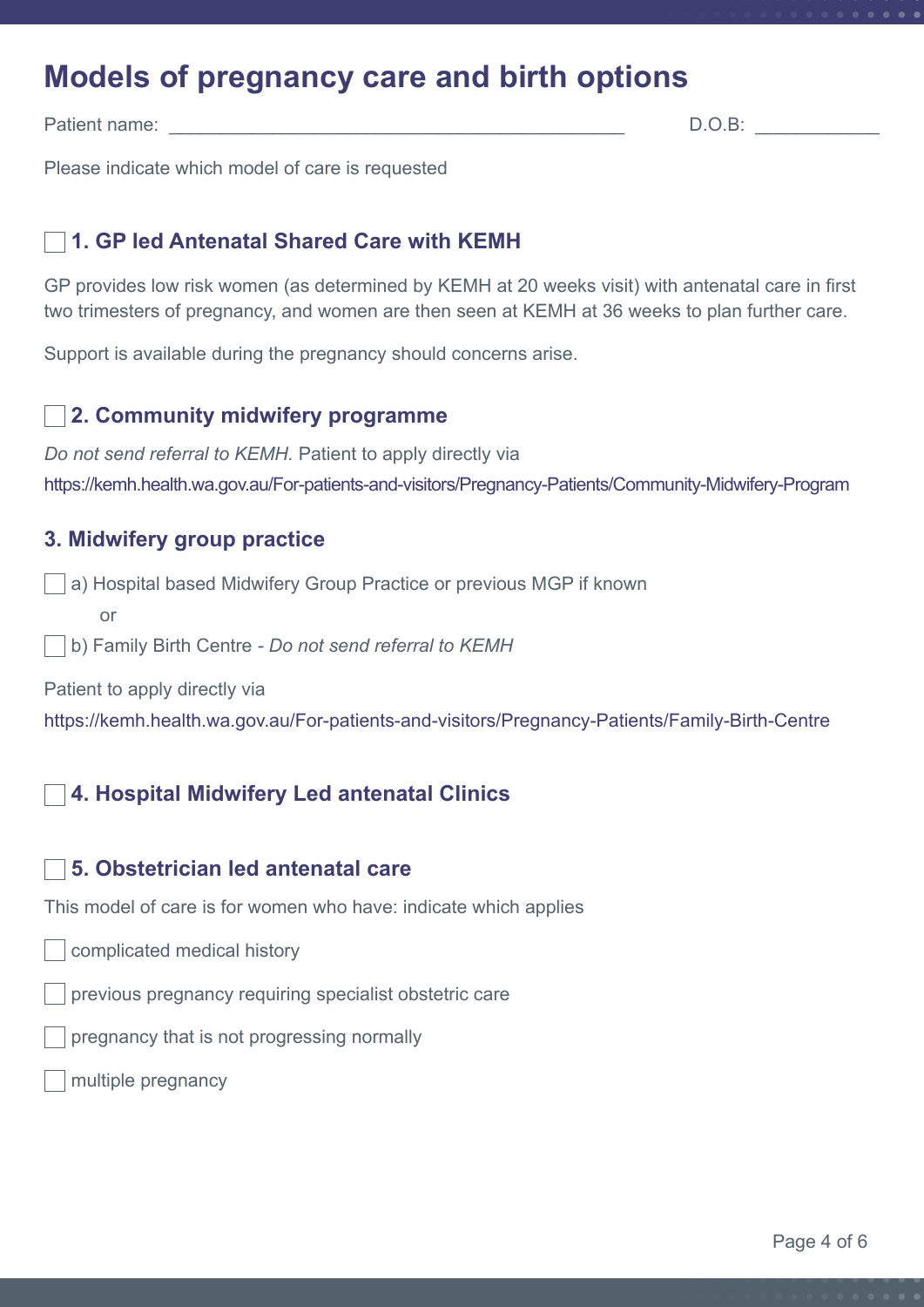## **Specialist Antenatal Clinics requested**

Patients may be referred to more than one clinic if needed using this form

Patient name: \_\_\_\_\_\_\_\_\_\_\_\_\_\_\_\_\_\_\_\_\_\_\_\_\_\_\_\_\_\_\_\_\_\_\_\_\_\_\_\_\_\_\_\_ D.O.B: \_\_\_\_\_\_\_\_\_\_\_\_

## **1. Maternal fetal medicine team**

All referrals for MFM go direct to unit via fax **08 6458 1060**

The MFM clinic is for women with complex high risk pregnancies (maternal and fetal disorders / diseases). Women may also be referred for preconception counselling & planning. Referrals relating to high risk pregnancies are triaged in the MFM Department, please include detailed information above.

| 2. Ultrasound / Imaging Services                                                   | <b>7. Physicians Clinic</b>                                                                                                 |
|------------------------------------------------------------------------------------|-----------------------------------------------------------------------------------------------------------------------------|
| Amniocentesis<br>Ultrasound<br><b>CVS</b>                                          | Preconception counselling                                                                                                   |
| <b>Fetal Anomaly</b>                                                               | Medical review during pregnancy                                                                                             |
| 3. Childbirth and Mental Illness Service                                           | Which hospital is patient booked to deliver at?                                                                             |
| (CAMI Clinic)                                                                      |                                                                                                                             |
| please indicate which applies                                                      | 8. Placenta Accreta Clinic                                                                                                  |
| Schizophrenia<br><b>Bipolar Disorder</b><br>Prior history of Post Partum Psychosis | For suspected placenta accreta, percreta or increta<br>please provide copies of ultrasounds & detailed<br>obstetric history |
| 4. Women and Newborn                                                               |                                                                                                                             |
| <b>Drug and Alcohol Service (WANDAS)</b>                                           | <b>9. Preterm Birth Prevention Clinic</b>                                                                                   |
| Other drug use<br>Alcohol                                                          | Please indicate if history of                                                                                               |
| <b>Both</b>                                                                        | preterm birth before 34 weeks gestation                                                                                     |
|                                                                                    | uterine anomaly                                                                                                             |
| <b>5. Diabetes Clinic</b>                                                          | significant cervical intervention                                                                                           |
| Type 1 insulin dependent diabetes                                                  | perinatal loss between 16-24 weeks                                                                                          |
| Type 2 diabetes                                                                    | <b>10. Genetic Services</b>                                                                                                 |
| <b>Gestational Diabetes &lt;20 weeks</b>                                           |                                                                                                                             |
| Preconception counselling                                                          | <b>No</b><br>Yes                                                                                                            |
| 6. Adolescent and Young Women's Clinic                                             | 11. Additional services required                                                                                            |
| Age <19 years at expected date of delivery                                         | Social work                                                                                                                 |
| Yes                                                                                | Psychological medicine                                                                                                      |
|                                                                                    | <b>Dietitician</b>                                                                                                          |